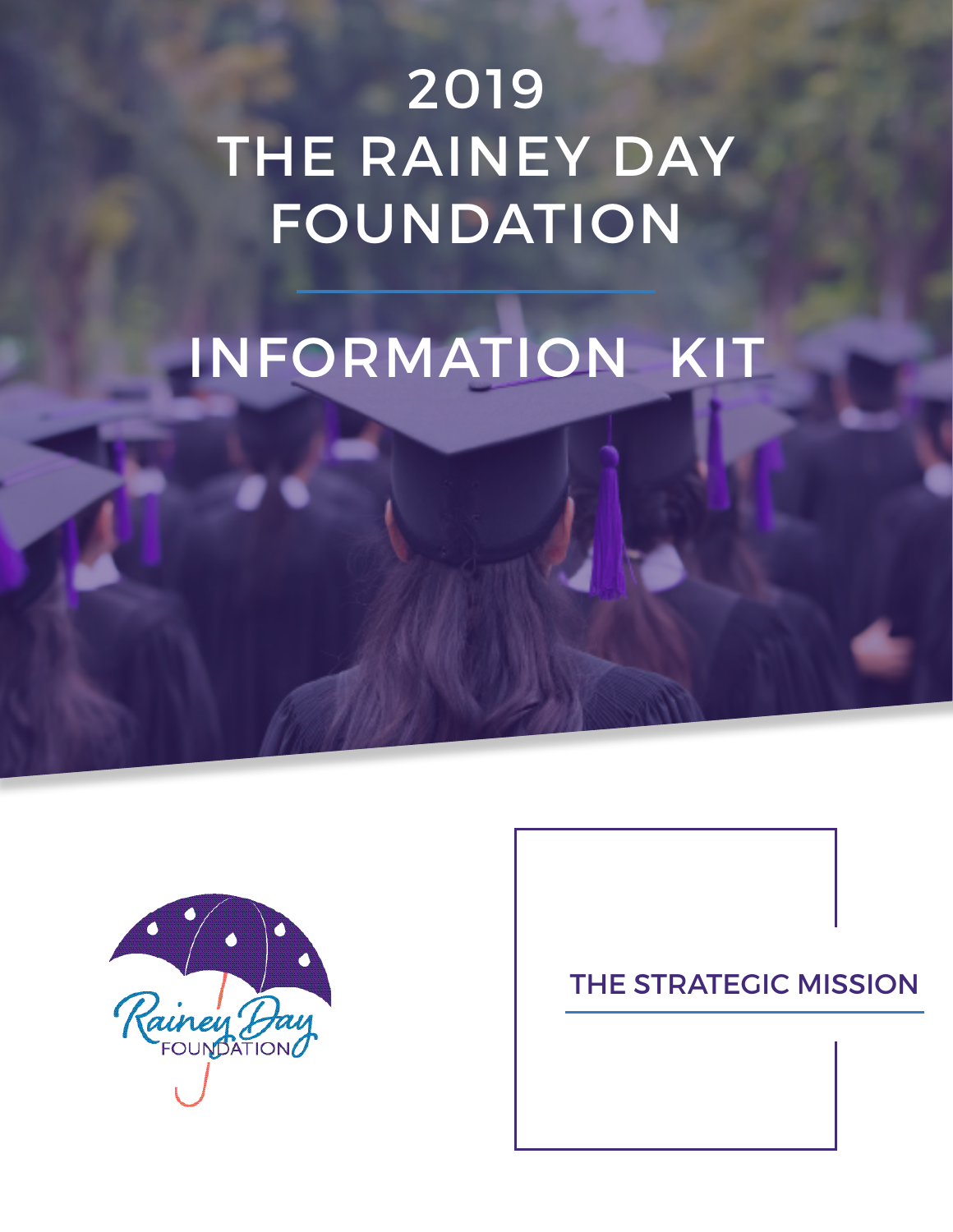# OUR MISSION

Education breeds confidence. Confidence breeds hope. Hope breeds peace. – Confucius

The Rainey Day Foundation is a nonprofit educational services organization providing resources, mentoring and financial support, where applicable, to college students to bridge the need gap from enrollment to graduation.

Our mission is to cover the cracks for college students enrolled in a two or four year institutions, who face challenges during their time in school, i.e. money for books, tuition, food insecurities, transportation costs and toiletries.

By providing young adults with financial support, mentoring and encouragement, this will empower them to persist and afford them a better chance at a successful completion.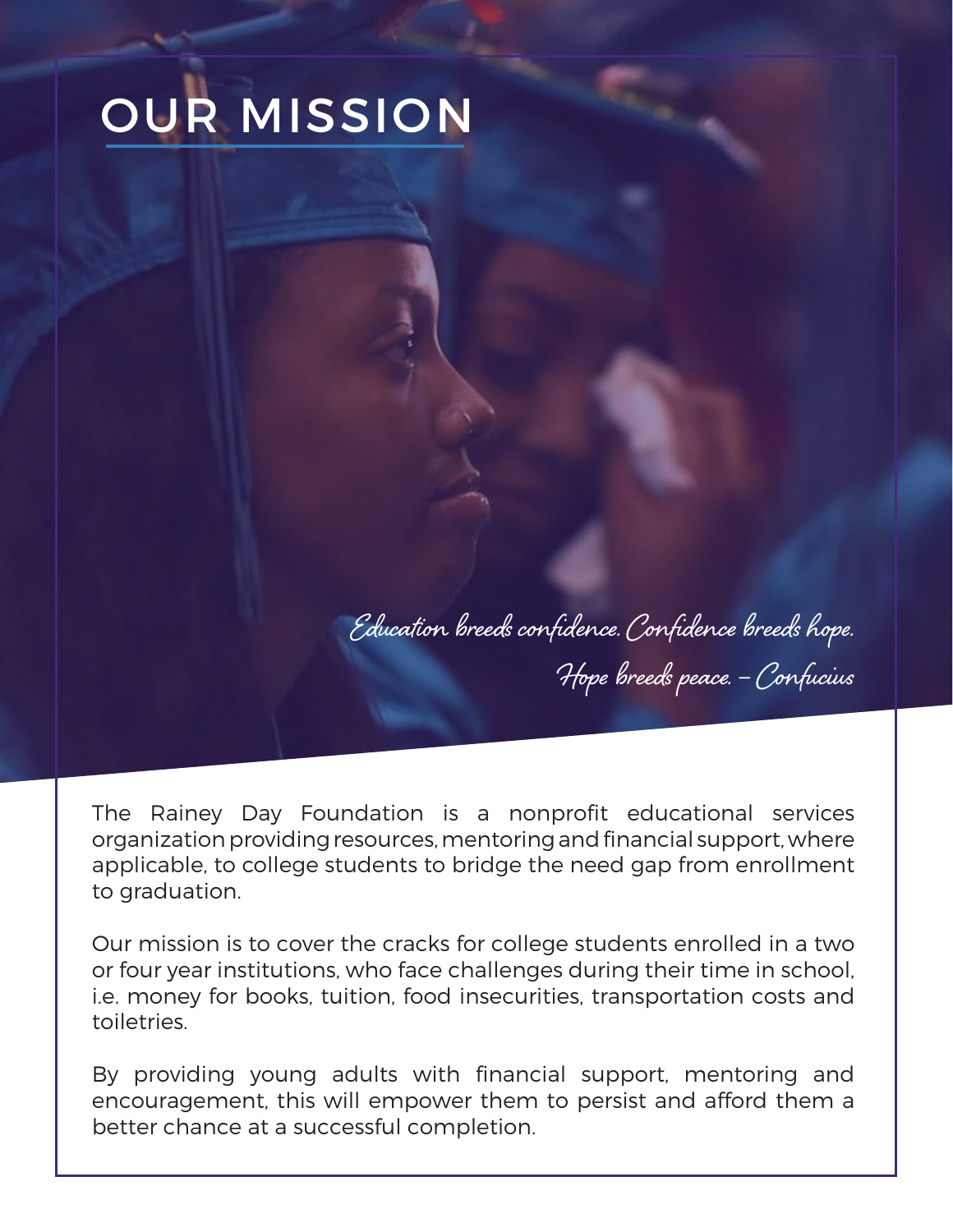## OUR VISION

Every young adult entering college will have moments or stretches of time where they face a rainy day, i.e., funds are very limited, scarce or simply not available. It's the Rainey Day Foundation's organizational responsibility to cover the cracks our young adults fall through from no access to funds/support. The Rainey Day Foundation platform will serve as a tool by supporting our young adults as they embark on their higher education journey.

### WHO WE SERVE

- High School students looking to pursue higher education
- College students in need of support

### HOW WE SERVE

- Scholarships
- Grants
- Mentoring
- Follow up
- Encouragement

### WHY WE SERVE

- College graduation rate for minorities is less than 35%
- 6 in 10 of college drop outs received no help from family
- Lack of student support is among the top 10 reasons for dropping out
- Mentored college students have a 77% persistence rate
- Mentored high school students have a 55% chance of enrolling in college

A great way to give back is to be the person you needed when you were younger. — Lorraine Curtis